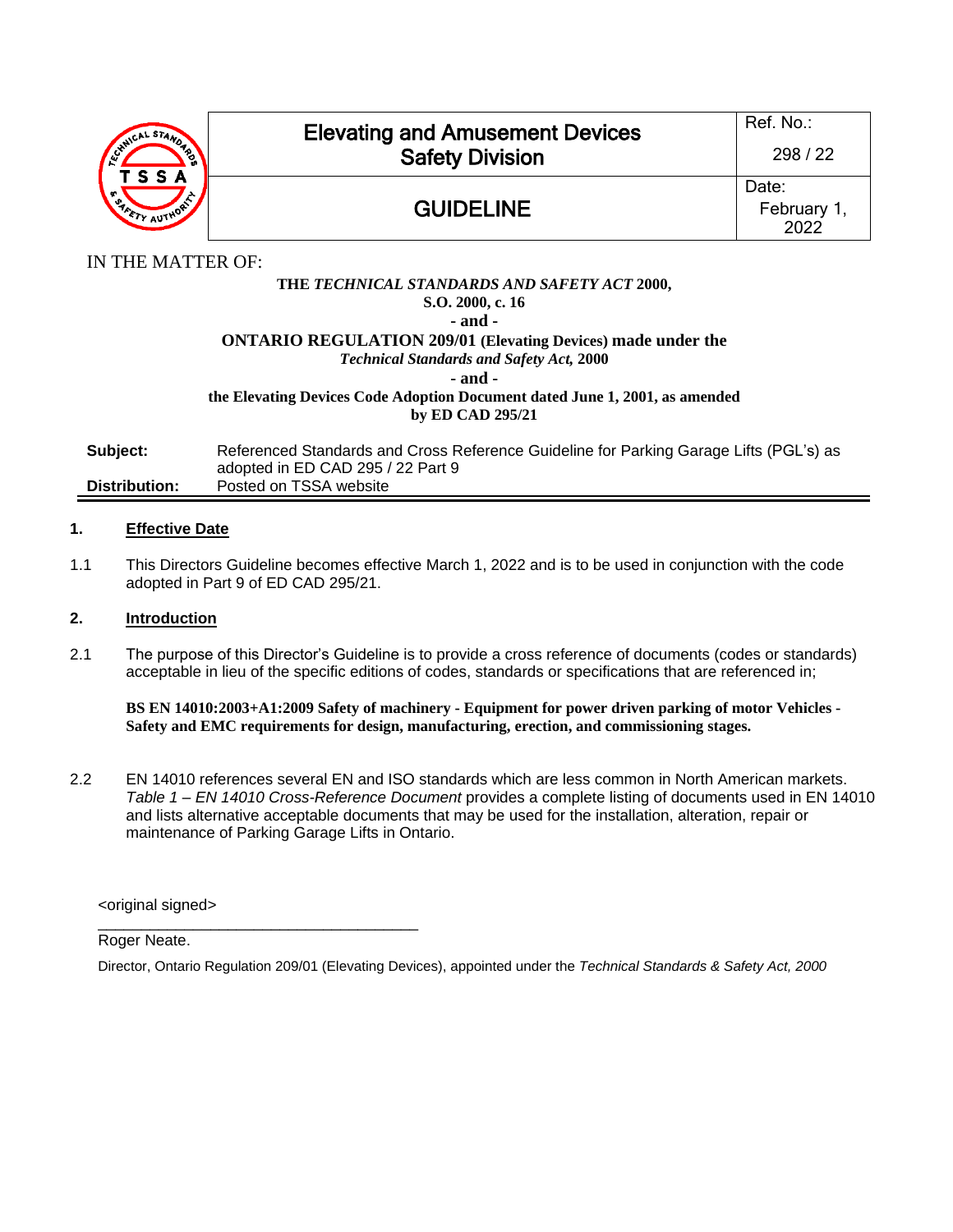| <b>TABLE 1</b>                               |
|----------------------------------------------|
| <b>EN 14010 Cross-Reference of Documents</b> |

| <b>EN 14010 Referenced Standard</b> |                                                                                                                                                                                           |                                                                                                                     | <b>Alternate Acceptable Documents by TSSA</b><br>(Published by a Standards Council of Canada accredited Standards |                                                                                                                                                                                      |
|-------------------------------------|-------------------------------------------------------------------------------------------------------------------------------------------------------------------------------------------|---------------------------------------------------------------------------------------------------------------------|-------------------------------------------------------------------------------------------------------------------|--------------------------------------------------------------------------------------------------------------------------------------------------------------------------------------|
| Standard                            | Title                                                                                                                                                                                     | Referenced in                                                                                                       | Development Organization)<br>Standard                                                                             | Title                                                                                                                                                                                |
| EN 294:1992                         | Safety of machinery - Safety distance to<br>prevent danger zones being reached by<br>the upper limbs                                                                                      | 2, 5.1, 5.7.6,<br>5.11.8, 5.11, 10.1                                                                                | CAN/CSA-ISO 13857:2015                                                                                            | Safety of machinery - Safety<br>distances to prevent hazard zones<br>being reached by upper and lower<br>limbs                                                                       |
| EN 349:1993                         | Safety of machinery - Minimum gaps to<br>avoid crushing of parts of the human<br>body                                                                                                     | 2, 5.11.8                                                                                                           | ISO 13854:2017                                                                                                    | Safety of machinery - Minimum<br>gaps to avoid crushing of parts of the<br>human body                                                                                                |
| EN 418:1992                         | Safety of machinery - Emergency stop<br>equipment, functional aspects; principles<br>for design                                                                                           | 2, 5.2.3.4,<br>5.2.5.2b)                                                                                            | ISO 13850:2015                                                                                                    | Safety of machinery - Emergency<br>stop function — Principles for design                                                                                                             |
| <b>EN 457</b>                       | Safety of machinery - Auditory danger<br>$signals$ - General requirements, design<br>and testing                                                                                          | 2, 5.1, 5.11.10.3,<br>5.11.14                                                                                       | ISO 7731:2003                                                                                                     | Ergonomics — Danger signals for<br>public and work areas - Auditory<br>danger signals                                                                                                |
| <b>EN 811</b>                       | Safety of machinery - Safety distances<br>to prevent danger zones being reached<br>by the lower limbs                                                                                     | 2, 5.8.2, 5.8.3,                                                                                                    | CAN/CSA-ISO 13857:2015                                                                                            | Safety of machinery - Safety<br>distances to prevent hazard zones<br>being reached by upper and lower<br>limbs                                                                       |
| <b>EN 842</b>                       | Safety of machinery - Visual danger<br>signals - General requirements, design<br>and testing                                                                                              | 2, 5.1, 5.9.4,<br>5.11.14                                                                                           | IEC 61310-1:2007                                                                                                  | Safety of machinery - Indication,<br>marking and actuation - Part 1:<br>Requirements for visual, acoustic and<br>tactile signals                                                     |
| EN 894-2                            | Safety of machinery - Ergonomics<br>requirements for the design of displays<br>and control actuators - Part 2:<br>Displays                                                                | 2, 5.2.3.1                                                                                                          | IEC 61310-1:2007                                                                                                  | Safety of machinery - Indication,<br>marking and actuation - Part 1:<br>Requirements for visual, acoustic and<br>tactile signals                                                     |
| <b>EN 953</b>                       | Safety of machinery - Guards -<br>General requirements for the design and<br>construction of fixed and movable guards                                                                     | 2, 5.1, 5.7.6,<br>5.11.8,                                                                                           | ISO 14120:2015                                                                                                    | Safety of machinery - Guards -<br>General requirements for the design<br>and construction of fixed and movable<br>guards                                                             |
| EN 954 -1:1996                      | Safety of machinery - Safety-related<br>parts of control systems - Part 1:<br>General principles for design                                                                               | 2, 5.1, 5.2.2,<br>5.2.2.1, 5.2.2.2,<br>5.2.4.1, 5.2.4.2                                                             | ISO 13849-1:2015                                                                                                  | Safety of machinery - Safety-related<br>parts of control systems - Part 1:<br>General principles for design                                                                          |
| EN 982:1996                         | Safety of machinery - Safety<br>requirements for fluid power systems and<br>their components - Hydraulics12                                                                               | 2, 5.2.4.2, 5.4.1,<br>5.4.2.2, 5.4.2.3,<br>5.4.2.4, 5.4.2.6,<br>5.4.3.1, 5.4.3.2,<br>5.4.3.4, 5.4.4,<br>$7.2.1h$ ), | ISO 4413:2010                                                                                                     | Hydraulic fluid power — General<br>rules and safety requirements for<br>systems and their components                                                                                 |
| EN 1005-2                           | Safety of machinery - Human physical<br>performance - Part 2: Manual handling<br>of machinery and component parts of<br>machinerv                                                         | 2, 5.1                                                                                                              | ISO 14738:2002                                                                                                    | Safety of machinery -<br>Anthropometric requirements for the<br>design of workstations at machinery                                                                                  |
| EN 1005-3                           | Safety of machinery - Human physical<br>performance - Part 3: Recommended<br>force limits for machinery operation                                                                         | 2, 5.1                                                                                                              | ISO 14738:2002                                                                                                    | Safety of machinery -<br>Anthropometric requirements for the<br>design of workstations at machinery                                                                                  |
| EN 1037:1995                        | Safety of machinery $-$ Prevention of<br>unexpected start-up                                                                                                                              | $2, 5.2.5.2b$ ,<br>5.3.2, 5.4.2.3                                                                                   | ISO 14118:2017                                                                                                    | Safety of machinery - Safety of<br>machinery – Prevention of unexpected<br>start-up                                                                                                  |
| EN 1050:1996                        | Safety of machinery - Principles for risk<br>assessment                                                                                                                                   | 2, 4                                                                                                                | ISO 14121-1:2007                                                                                                  | Safety of machinery — Risk<br>assessment — Part 1: Principles                                                                                                                        |
| <b>EN 1088</b>                      | Safety of machinery - Interlocking<br>$devices$ associated with guards $-$<br>Principles for design and selection                                                                         | 2, 5.2.5.2b)                                                                                                        | ISO 14119:2013                                                                                                    | Safety of machinery — Interlocking<br>devices associated with guards -<br>Principles for design and selection                                                                        |
| EN 1760-2                           | Safety of machinery $-$ Pressure sensitive<br>protective devices - Part 2: General<br>principles for the design and testing of<br>pressure sensitive edges and pressure<br>sensitive bars | 2, 5.11.8                                                                                                           | ISO 13856-2:2013                                                                                                  | Safety of machinery — Pressure-<br>sensitive protective devices — Part 2:<br>General principles for design and<br>testing of pressure-sensitive edges and<br>pressure-sensitive bars |
| <b>EN 1837</b>                      | Safety of machinery - Integral lighting<br>of machines                                                                                                                                    | 2, 5.1, 7.1.2.2                                                                                                     | Referenced standard may be used.                                                                                  |                                                                                                                                                                                      |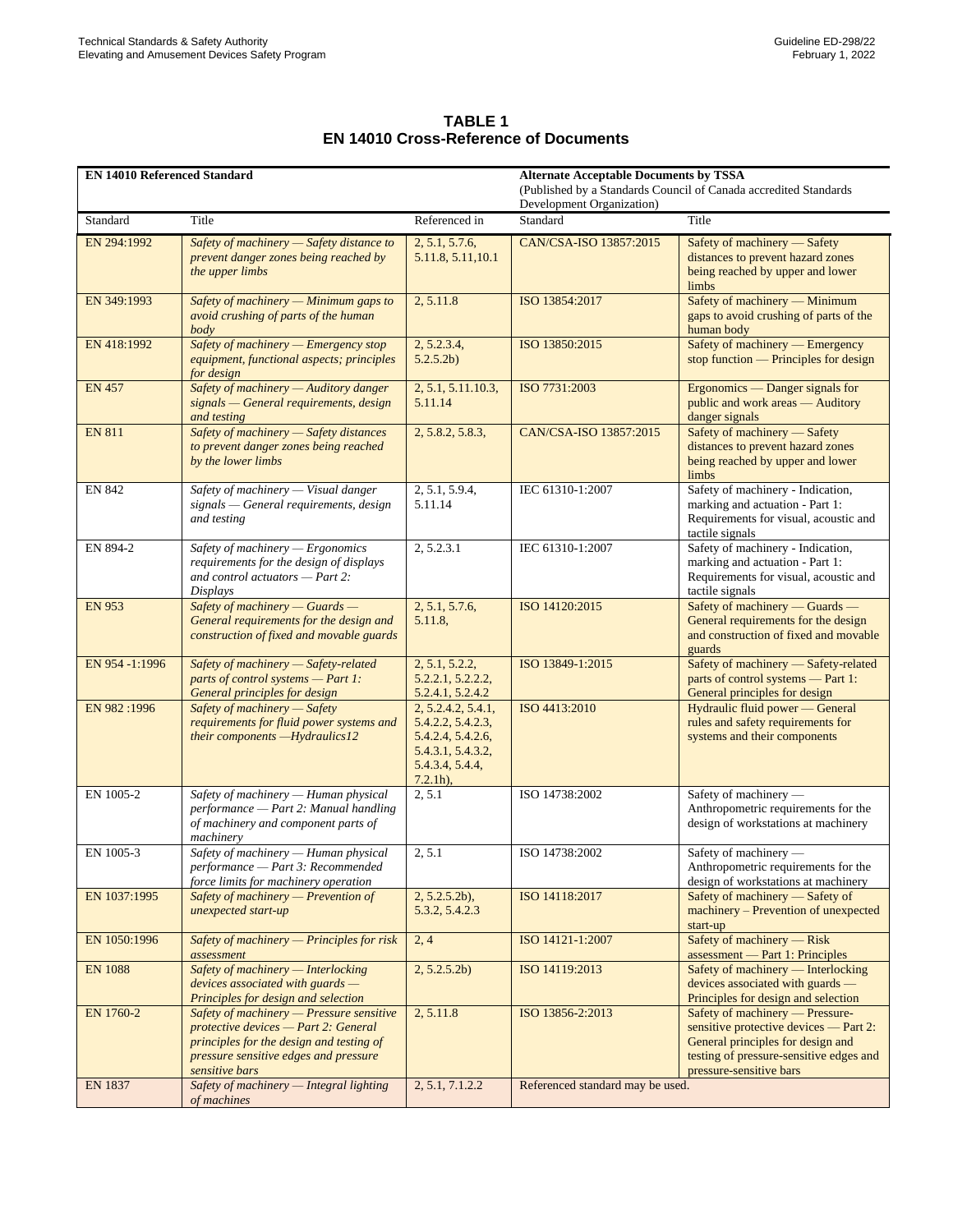| <b>EN 14010 Referenced Standard</b> |                                                                                                                                                                                 |                                                                                                                         | <b>Alternate Acceptable Documents by TSSA</b><br>(Published by a Standards Council of Canada accredited Standards<br>Development Organization) |                                                                                                                                                                                    |
|-------------------------------------|---------------------------------------------------------------------------------------------------------------------------------------------------------------------------------|-------------------------------------------------------------------------------------------------------------------------|------------------------------------------------------------------------------------------------------------------------------------------------|------------------------------------------------------------------------------------------------------------------------------------------------------------------------------------|
| Standard                            | Title                                                                                                                                                                           | Referenced in                                                                                                           | Standard                                                                                                                                       | Title                                                                                                                                                                              |
| EN 12150-1                          | Glass in building - Thermally<br>toughened soda lime silicate safety glass<br>- Part 1: Definition and description                                                              | 2, 5.11.10.1,                                                                                                           | ISO 12540:2017                                                                                                                                 | Glass in building - Tempered soda<br>lime silicate safety glass                                                                                                                    |
| EN 12385-4                          | Steel wire ropes - Safety - Part 4:<br>Stranded ropes for general lifting<br>applications                                                                                       | 2, 5.6.2.1                                                                                                              | <b>ASME A17.6</b>                                                                                                                              | Standard for Elevator Suspension,<br>Compensation, and Governor Systems                                                                                                            |
| EN 12385-5                          | Steel wire ropes $-Safety$ - Part 5:<br>Stranded ropes for lifts                                                                                                                | 2, 5.6.2.1                                                                                                              | <b>ASME A17.6</b>                                                                                                                              | Standard for Elevator Suspension,<br>Compensation, and Governor Systems                                                                                                            |
| EN 12433-1                          | Industrial, commercial and garage doors<br>and gates - Terminology - Part 1:                                                                                                    | 2, 3.5.6, 5.11.10                                                                                                       | <b>Garage Door Standards</b>                                                                                                                   |                                                                                                                                                                                    |
| EN 12453                            | Types of doors<br>Industrial commercial and garage doors<br>and gates - Safety in use of power<br>operated doors -Requirements                                                  | 2, 5.11.10,<br>5.11.10.5                                                                                                | ANSI/DASMA 207-2012<br>ANSI/DASMA 204-2004                                                                                                     | <b>Standard for Rolling Sheet Doors</b><br><b>Standard for Fire Rated Rolling Door</b><br>Assemblies                                                                               |
|                                     |                                                                                                                                                                                 |                                                                                                                         | ANSI/DASMA 203-2004                                                                                                                            | <b>Standard for Non-Fire Rated Rolling</b><br><b>Doors</b>                                                                                                                         |
|                                     |                                                                                                                                                                                 |                                                                                                                         | <b>ANSI/DASMA 102-2018</b>                                                                                                                     | Specification for Sectional Overhead-<br><b>Type Doors</b>                                                                                                                         |
| EN 12604                            | Industrial, commercial and garage doors<br>and gates - Mechanical aspects -<br>Requirements                                                                                     | 2, 5.11.10                                                                                                              | ANSI/DASMA 107-2012                                                                                                                            | Room Fire Test Standard for Garage<br>Doors Using Foam Plastic Insulation                                                                                                          |
| prEN 12624                          | Industrial, commercial and garage doors<br>and gates $-$ Operational noise $-$<br>Requirements and test methods                                                                 | 2, 5.11.10                                                                                                              | ANSI/DASMA 108-2017                                                                                                                            | <b>Standard Method for Testing Section</b><br>Garage Doors and Rolling Doors:<br><b>Determination of Structural</b><br>Performance Under Uniform Static<br>Air Pressure Difference |
| EN 12635                            | Industrial, commercial and garage doors<br>and gates - Installation and use                                                                                                     | 2, 5.11.10                                                                                                              | ANSI/DASMA 109-2017                                                                                                                            | Standard Method for Testing and<br><b>Rating Sectional Doors:</b>                                                                                                                  |
| <b>EN 12978</b>                     | Industrial, commercial and garage doors<br>and gates - Safety devices for power<br>operated doors and gates -                                                                   | 2, 5.11.10,<br>5.11.10.5                                                                                                | <b>ANSI/DASMA 115-2017</b>                                                                                                                     | Determination of Life cycling<br>Performance<br><b>Standard Method for Testing</b>                                                                                                 |
| prEN 13241                          | Requirements and test methods<br>Industrial, commercial and garage doors<br>and gates - Product standard                                                                        | 2, 5.11.10,                                                                                                             |                                                                                                                                                | <b>Sectional Garage Doors:</b><br><b>Determination of Structural</b><br>Performance Under Missile Impact<br>and Cyclic Wind Pressure                                               |
| EN 13411-2                          | Terminations for steel wire ropes -<br>Safety - Part 2: Splicing of eyes for<br>wire rope slings                                                                                | 2, 5.6.2.5                                                                                                              | ISO 8794:1986<br>(R2012)                                                                                                                       | Steel wire ropes - Spliced eye<br>terminations for slings                                                                                                                          |
| prEN 13411-3                        | Terminations for steel wire ropes -<br>Safety - Part 3: Ferrules and ferrule-<br>securing                                                                                       | 2, 5.6.2.5                                                                                                              | ISO 8793:1986<br>(R2017)                                                                                                                       | Steel wire ropes - Ferrule-secured<br>eye terminations                                                                                                                             |
| prEN 13411-6                        | Terminations for steel wire ropes -<br>Safety - Part 6: Asymmetric wedge<br>socket                                                                                              | 2.5.6.2.5                                                                                                               | <b>CSA B44-10</b>                                                                                                                              | Safety Code for Elevators and<br>Escalators                                                                                                                                        |
| EN 60204-<br>1:1997                 | Safety of machinery — Electrical<br>equipment of machines $-$ Part 1:<br>General requirements                                                                                   | 2, 5.1, 5.2.2.1,<br>5.2.2.2, 5.2.3.3,<br>5.2.3.4.2, 5.2.4.1,<br>$5.2.5.1, 5.2.5.2b$ ,<br>5.3.1, 5.3.2,<br>5.3.3, 5.3.4, | IEC 60204-1:2016                                                                                                                               | Safety of machinery - Electrical<br>equipment of machines - Part 1:<br>General requirements                                                                                        |
| EN 60529                            | Degrees of protection provided by<br>enclosures (IP Code) (IEC 60529:1989)                                                                                                      | 2, 5.3.3,                                                                                                               | CAN/CSA-C22.2 No.<br>60529:16                                                                                                                  | Degrees of protection provided by<br>enclosures (IP Code)                                                                                                                          |
| EN 60947-5-<br>1:1997               | Low-voltage switchgear and control gear<br>- Part 5-1: Control circuit devices and<br>switching elements - Electromechanical<br>control circuit devices (IEC 60947-5-<br>1:1997 | 2, 3.6.1,<br>5.2.2.1.1,                                                                                                 | IEC 60947-5-1:2016                                                                                                                             | Low-voltage switchgear and<br>controlgear - Part 5-1: Control circuit<br>devices and switching elements -<br>Electromechanical control circuit<br>devices                          |
| EN 61000-6-2                        | Electromagnetic compatibility $(EMC)$ —<br>Part 6-2: Generic standards - Immunity<br>for industrial environments (IEC 61000-<br>6-2:1999, modified)                             | $1.4(c)$ , 2, 5.2.5.1,<br>5.2.5.2,                                                                                      | CAN/CSA-IEC 61000-6-2:18                                                                                                                       | Electromagnetic compatibility (EMC)<br>- Part 6-2: Generic standards -<br>Immunity standard for industrial<br>environments                                                         |
| EN 61000-6-3                        | Electromagnetic compatibility $(EMC)$ -<br>Part 6-3: Generic standards - Emission<br>standard for residential, commercial and                                                   | 2, 5.2.5.1                                                                                                              | IEC 61000-6-3:2006                                                                                                                             | Electromagnetic compatibility (EMC)<br>- Part 6-3: Generic standards -<br>Emission standard for residential,                                                                       |